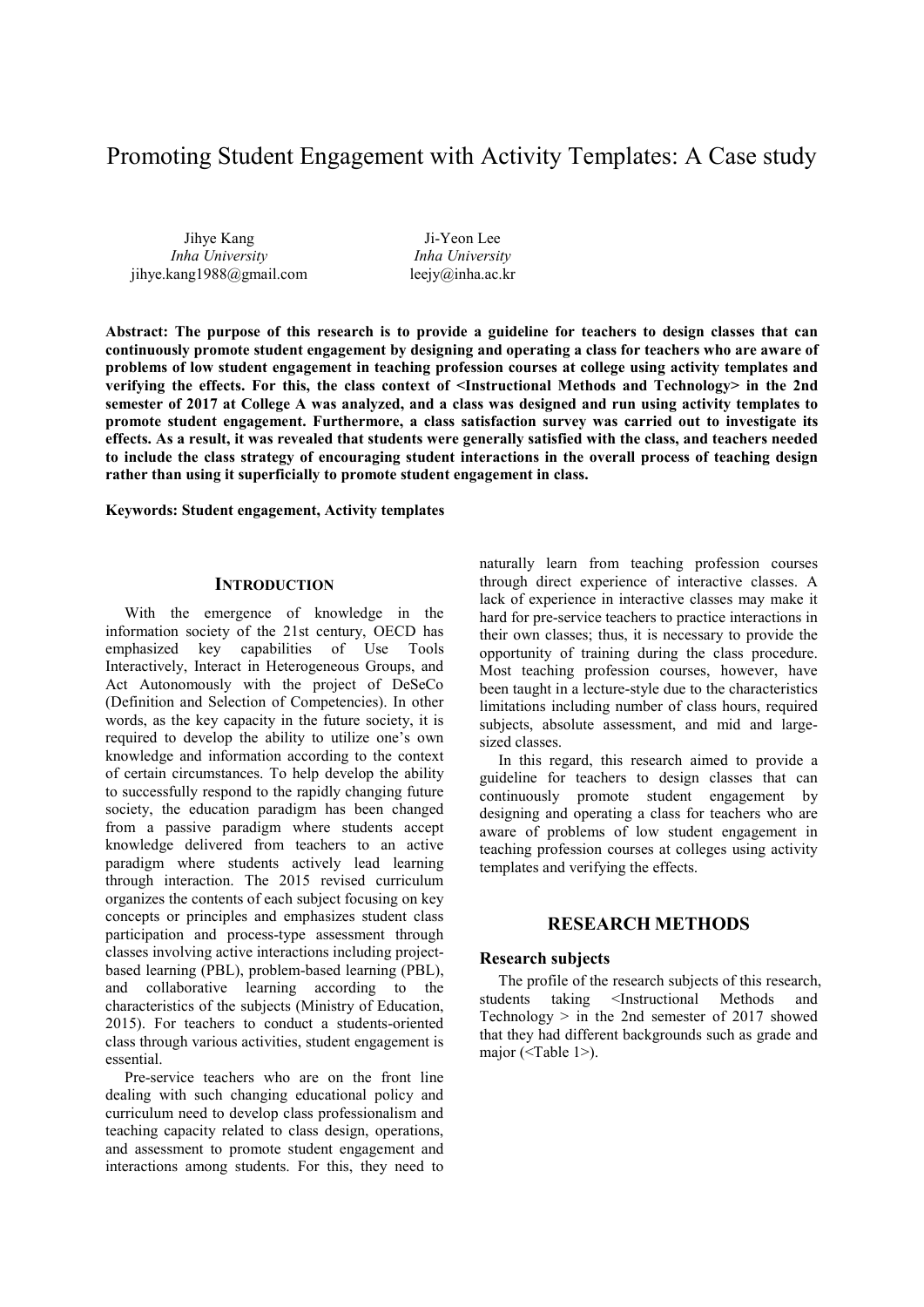| sex   | Male                     | 12             | 46.2 |
|-------|--------------------------|----------------|------|
|       | Female                   | 14             | 53.8 |
| Grade | Freshman                 | 8              | 32.8 |
|       | Sophomore                | 10             | 38.5 |
|       | Junior                   | 6              | 23.0 |
|       | Senior                   | 2              | 7.7  |
| Major | Korean Education         | 9              | 34.6 |
|       | <b>English Education</b> |                | 15.4 |
|       | Physical Education       | 2              | 7.7  |
|       | Math Education           | 3              | 11.6 |
|       | Social Education         | $\mathfrak{D}$ | 7.7  |
|       | Education                |                | 23.0 |

Table 1. Profile of student (n=26)

#### **Research tools amd analysis**

To verify the effects of the class designed to promote student engagement in this research, <Instructional Methods and Technology> in the 2nd semester of 2017, preceding research on perception of and satisfaction with the interactive class including flipped learning and team-based learning (Kang & Kim, 2018; Lee & Lee, 2017) was consulted to develop 47 survey questions including general background, class method and composition, learning materials and learning tasks, activities during class, homework and assessment, satisfaction, and others (<Table 2>). Each question was made to be answered using the Likert 5-point scale (1: Strongly disagree, 2: Disagree, 3: Neither, 4: Agree, 5: Strongly agree). To verify the developed survey tools, the questions were assessed by revising terms and expressions with 3 educational technology experts. After studying the composition of the survey, examples, and category credibility of the questions, it was revealed that Cronbach's  $\alpha$  by area was high at over 0.8. The data collected through the survey was analyzed using SPSS 18.0 program, and frequency analysis and descriptive statistics analysis was conducted to explore class satisfaction.

Table 2. Composition of the survey questions

| Areas                                     |                                     | Number of<br>questions | Cronbach's $\alpha$ |
|-------------------------------------------|-------------------------------------|------------------------|---------------------|
| General backgrounds<br>(Sex/ grade/major) |                                     | 3                      |                     |
| Multiple-<br>choice<br>type               | Class<br>method and<br>organization | 9                      | .805                |
|                                           | Learning<br>tasks                   | 9                      | .897                |
|                                           | Activities<br>during class          | 18                     | .879                |
|                                           | Assessment                          | 6                      | .644                |
|                                           | Satisfaction                        |                        |                     |
| Short answer type                         |                                     |                        |                     |
| Total                                     |                                     | 47                     |                     |

## **A CASE STUDY**

#### **Class contexy**

<Instructional Methods and Technology>, the teaching profession course for all pre-service teachers, has a wide range of curriculum including the theoretical base of educational engineering, class design, teaching methods, and various teaching media. Moreover, as practicing acquired knowledge in real classes is important in < Instructional Methods and Technology >, active engagement is required from the students. Nonetheless, teachers get pressure in the progress since the class time is limited to 2 credits (100 min), and students' differences in prerequisite learning and learning motive are relatively significant as the class is open to students regardless of their major or grade. Although students need to participate in developing class guidelines using various teaching methods or teaching media in < Instructional Methods and Technology>, most teachers are giving lecturestyle classes due to the practical limitations of the class.

## **Instructional design and operations**

Considering the class context of <Instructional Methods and Technology> in the 2nd semester of 2017, this research designed a class by dividing categories into 1) Organizing instruction modules; 2) Designing the learning topic; 3) Preparing learning materials; 4) Engaging students in group work; 5) Expanding student knowledge by sharing group work; 6) Providing feedback; 7) Sequencing learning activities; and 8) Assessing student learning for student engagement .